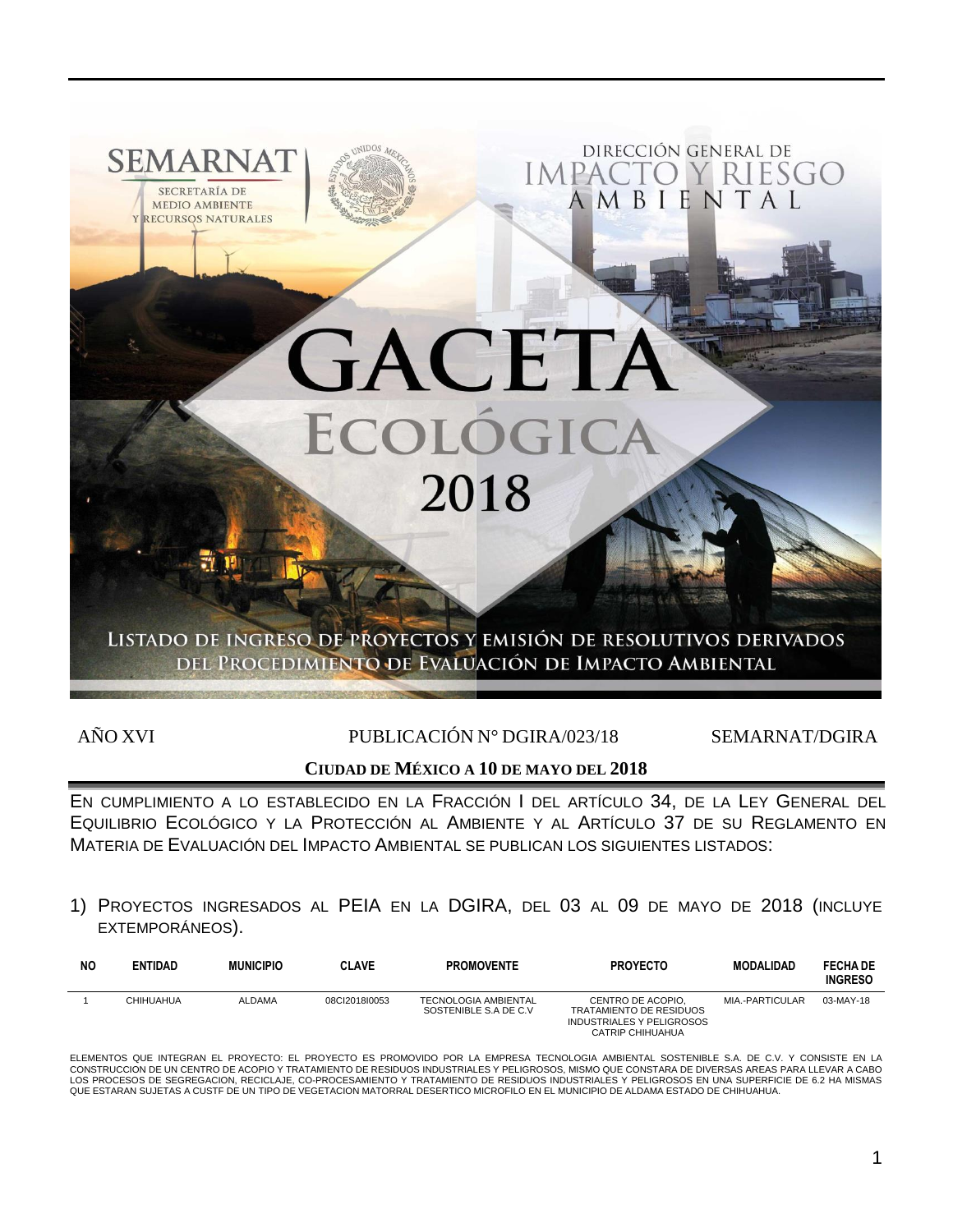| <b>GUERRERO</b> | CHILPANCINGO DE<br>LOS BRAVO | 12GE2018V0012 | SECRETARIA DE<br><b>COMUNICACIONES Y</b><br>TRANSPORTES, CENTRO SCT<br>GUERRERO        | MANIFESTACION DE IMPACTO<br>AMBIENTAL EN SU MODALIDAD<br>REGIONAL PARA LA<br>MODERNIZACION DEL CAMINO<br>SANTA BARBARA-SANTA RITA.<br>TRAMO DEL KM 0+000 AL KM 4+100<br>EN EL MPIO. DE CHILPANCINGO<br>DE LOS BRAVO, EDO, DE<br><b>GUERRERO</b>                                                                                                                                                                                                      | MIA.-REGIONAL | 03-MAY-18 |
|-----------------|------------------------------|---------------|----------------------------------------------------------------------------------------|------------------------------------------------------------------------------------------------------------------------------------------------------------------------------------------------------------------------------------------------------------------------------------------------------------------------------------------------------------------------------------------------------------------------------------------------------|---------------|-----------|
|                 |                              |               | REMOCION DE VEGETACION FORESTAL EN UNA SUPERFICIE DE 0.87 HA DE BOSQUE DE PINO-ENCINO. | ELEMENTOS QUE INTEGRAN EL PROYECTO: EL PROYECTO CONSISTE EN LA MODERNIZACION DE UN CAMINO EXISTENTE TIPO E CON UNA LONGITUD DE 4.1 KM. EL CUAL<br>CUENTA CON UN ANCHO DE 6 M. PARA ALCANZAR ESPECIFICACIONES DE UN CAMINO TIPO D MEJORADO. CON ANCHO DE CORONA Y CALZADA DE 7 PARA ALOJAR DOS<br>CARRILES DE 3.5 M. SIN ACOTAMIENTOS. PARA LAS OBRAS DEL PROYECTO NO SE REQUIERE RECTIFICAR Y AMPLIAR ALGUNAS CURVAS. PARA LO CUAL SERA NECESARIO LA |               |           |

| <b>JALISCO</b> | EL SALTO | 14JA2018HD029 | TECNOLOGIA E INNOVACION EN | PLANTA DE TRATAMIENTO Y      | MIA - PARTICULAR | 21-MAR-18 |
|----------------|----------|---------------|----------------------------|------------------------------|------------------|-----------|
|                |          |               | RESIDUOS, S.A. DE C.V.     | RECICLAJE DE RESIDUOS        |                  |           |
|                |          |               |                            | PELIGROSOS CON LA RAZON      |                  |           |
|                |          |               |                            | SOCIAL TECNOLOGIA E          |                  |           |
|                |          |               |                            | INNOVACION EN RESIDUOS SA DE |                  |           |
|                |          |               |                            | CV                           |                  |           |

ELEMENTOS QUE INTEGRAN EL PROYECTO: EL PROYECTO PRETENDE SOMETER A TRATAMIENTO FISICO, QUIMICO, TERMICO O BIOLOGICO, DIFERENTES MATERIALES IMPREGNADOS CON RESIDUOS PELIGROSOS; ASI COMO AGUA Y LODOS CONTAMINADOS, LIQUIDO REVELADOR, FILTROS, LAMPARAS FLUORESCENTES, RESIDUOS DE ELECTRONICA Y ACEITE LUBRICANTE. LA CAPACIDAD DE TRATAMIENTO QUE TENDRA EL PROYECTO SERA DE 42.75 TONELADAS DE RESIDUOS POR MES Y SE HA PLANEADO<br>QUE SE INSTALE EN UNA BODEGA DE APROXIMADAMENTE 612 M2 DONDE ACTUALMENTE SE H INSTALAR EN EL MUNICIPIO DE EL SALTO, ESTADO DE JALISCO.

| <b>OAXACA</b> | SANTO DOMINGO | 20OA2018E0023 | GESA OAX III. S. A. DE C. V. | LAT NEZA BIAANI-SET | MIA.-REGIONAL | 08-MAY-18 |
|---------------|---------------|---------------|------------------------------|---------------------|---------------|-----------|
|               | INGENIO       |               |                              |                     |               |           |

ELEMENTOS QUE INTEGRAN EL PROYECTO: EL PROYECTO CONSISTE EN LA CONSTRUCCIÓN Y OPERACIÓN DE UNA LÍNEA DE ALTA TENSIÓN DE 230 KV, QUE CONECTARÁ A LAS SUBESTACIONES DE LAS FUTURAS CENTRALES EÓLICAS EL SAUZAL Y CERRO IGUANA CON LA FUTURA SUBESTACIÓN COLECTORA, QUE SERÁ OPERADA POR LA COMISION FEDERAL DE ELECTRICIDAD PARA EL DESALOJO DE ENERGIA HASTA LA SUBESTACION IXTEPEC-POTENCIA PARA INTEGRAR LA ENERGIA A LA RED NACIONAL DE<br>TRANSMISIÓN, CON UNA LONGITUD DE 13.14 KM, PARA LA CUAL SE CONTEMPLA UN DEREC METROS CUADRADOS, DE LOS CUALES 288,900 METROS CUADRADOS, SE ENCUENTRAN EN EL MUNICIPIO DE SANTO DOMINGO INGENIO MIENTRAS QUE LOS 52,476 METROS CUADRADOS RESTANTES SE UBICAN EN PROPIEDADES PRIVADAS DEL MUNICIPIO DE UNIÓN HIDALGO. DE LOS 341,376.00 METROS CUADRADOS QUE OCUPARÁ EL PROYECTO, 136,546.178 METROS CUADRADOS (40 %) ESTÁN OCUPADOS ACTUALMENTE POR VEGETACIÓN FORESTAL, CORRESPONDIENTE A SELVA BAJA CADUCIFOLIA, VEGETACIÓN SECUNDARIA DE SELVA BAJA CADUCIFOLIA Y VEGETACION DE GALERIA, REPRESENTANDO 100,946.91 METROS CUADRADOS, 35,263.01 METROS CUADRADOS Y 336.25 METROS<br>CUADRADOS RESPECTIVAMENTE. LA MAYOR PARTE DE LA SUPERFICIE AFECTADA ESTÁ C EXISTENTE, REPRESENTAN EN SU CONJUNTO 204,829.84 METROS CUADRADOS (60 %).

| OAXACA | <b>DOMINGC</b><br>3AN. | 20OA2018E0024<br>. | ENERGIA RENOVABLE DE'<br>LE DEI | SAUZAL<br>EOLICA EL .<br>`FNT<br>TR AI | MIA.-REGIONAL | 08-MAY-18 |
|--------|------------------------|--------------------|---------------------------------|----------------------------------------|---------------|-----------|
|        | <b>INGENIO</b>         |                    | 110010100001<br>◡.៴<br>.        |                                        |               |           |

ELEMENTOS QUE INTEGRAN EL PROYECTO: EL PROYECTO CONSISTE EL DISEÑO, PREPARACIÓN DEL SITIO, CONSTRUCCIÓN, OPERACIÓN Y MANTENIMIENTO DE UNA CENTRAL EOLICA INTEGRADA POR 59 AEROGENERADORES CON UNA CAPACIDAD TOTAL INSTALADA DE 204 MW; ASIMISMO, PARA EL DESARROLLO DEL PROYECTO SE REQUERIRA DE<br>CAMINOS INTERNOS APROXIMADAMENTE 24.91 KM DE LONGITUD EN SU CONJUNTO, UNA RED D SUBESTACIÓN ELÉCTRICA DE 204 MW DE CAPACIDAD E INSTALACIONES PROVISIONALES (CAMPA DE ACOPIO); LO ANTERIOR, EN UNA SUPERFICIE DE 2,110.21 HA, DE LAS CUALES SE REQUERIRÁ DE 10.57 HA DE REMOCIÓN DE VEGETACIÓN DE TIPO SELVA BAJA CADUCIFOLIA Y VEGETACIÓN SECUNDARIA ARBUSTIVA DE SELVA BAJA CADUCIFOLIA.

| OAXACA | SAN PEDRO<br>POCHUTLA | 20OA2018V0022 | SECRETARIA DE<br>COMUNICACIONES Y | MODERNIZACIÓN DEL CAMINO<br>POCHUTLA - HUATULCO. EN EL | MIA.-REGIONAL | 07-MAY-18 |
|--------|-----------------------|---------------|-----------------------------------|--------------------------------------------------------|---------------|-----------|
|        |                       |               | <b>TRANSPORTES</b>                | ESTADO DE OAXACA                                       |               |           |

ELEMENTOS QUE INTEGRAN EL PROYECTO: CONSISTE EN LA MODERNIZACION DE LA CARRETERA FEDERAL LIBRE NO. 200 PARA DAR LUGAR A UNA CARRETERA TIPO "A2― CON UNA LONGITUD DE 23.8 KM, ANCHO DE CALZADA DE 7 M; ACOTAMIENTOS DE 2.5 M A AMBOS LADOS, RESULTANDO UN ANCHO DE CORONA DE 12 M, LA<br>MODERNIZACION DE ESTA CARRETERA PERMITIRA LA COMUNICACION ENTRE LOS MUNICIPIOS PROYECTO CONTEMPLA LA CONSTRUCCION DE 4 OBRAS DE DRENAJE MAYOR (PUENTES), SOBRE LOS RIOS EL AGUACATE, EL RIO COYULA, EL ARROYO LIMON Y UN ARROYO INTERMITENTE; DERIVADO DE LA CONSTRUCCION DEL PROYECTO SE AFECTARAN 63.77 HA DE VEGETACION DE SELVA MEDIANA SUBCADUCIFOLIA.

| QUERETARO | AMEALCO DE BONFIL | 22QE2018HD019 | MUNICIPIO DE AMEALCO DE | CONSTRUCCION DE COLECTOR   | MIA.-PARTICULAR | $03-MAY-18$ |
|-----------|-------------------|---------------|-------------------------|----------------------------|-----------------|-------------|
|           |                   |               | <b>BONFIL</b>           | SANITARIO PRINCIPAL HACIA  |                 |             |
|           |                   |               |                         | PTAR DE AMEALCO DE BONFIL. |                 |             |
|           |                   |               |                         | QRO                        |                 |             |

ELEMENTOS QUE INTEGRAN EL PROYECTO: LA CONSTRUCCIÓN DE UN COLECTOR PRINCIPAL DE 9,205 ML DE LONGITUD (3,882.38 ML DE 14" DE DIÁMETRO Y 5,322.62 ML DE 12" DE DIÁMETRO), QUE DESCARGA LAS AGUAS RESIDUALES DE LA ZONA ESTE DE LA CABECERA MUNICIPAL HACIA LA PLANTA DE TRATAMIENTO DE AGUAS RESIDUALES DE AMEALCO DE BONFIL, ADEMÁS CONSIDERA UNA LÍNEA DE EXCEDENCIAS DE LA PTAR DE 448.54 ML DE LONGITUD Y UNA RED DE ATARJEAS DE 2,132.00 ML.

| TANA ROC<br>TUINC | <b>BACALAR</b> | 23QR2018T0030<br>. | <b>CANRIBE INMOBILIARIA</b>                   | HOTEL<br><b>COLOR BACAL</b><br><b>TIR BACALAR</b> | <b>REGIONAL</b><br>MIA.<br>- - | 07-MAY-18 |
|-------------------|----------------|--------------------|-----------------------------------------------|---------------------------------------------------|--------------------------------|-----------|
|                   |                |                    | DESARROLLADORA.<br>. DE C.V<br>S.A.<br>. v. v |                                                   |                                |           |

ELEMENTOS QUE INTEGRAN EL PROYECTO: EL PROYECTO CONSISTE EN LA CONSTRUCCION DE UN EDIFICIO DESTINADO PARA SU USO COMO HOTEL, EL CUAL TENDRA 16 HABITACIONES, CONSTARA DE PLANTA BAJA, PLANTA ALTA, ROOF GARDEN Y 3 NIVELES DE SOTANO. LAS UNICAS OBRAS QUE YA SE ENCUENTRAN DESPLANTADAS, CUYAS<br>ESTRUCTURAS SERAN APROVECHADAS PARA LA CONSTRUCCION DEL HOTEL, SON LA TERRAZA NIVEL 1. TODAS LAS DEMAS OBRAS DESPLANTADAS DENTRO DEL PREDIO SERAN DEMOLIDAS OCUPANDO UNA SUPERFICIE DE DEMOLICION DE 550.11 M2, EN UN PREDIO CON UNA SUPERFICIE DE 885 M2.

| SAN LUIS POTOSI | VILLA DE REYES | 24SL2018E0012 | GIS POWER SERVICES. S.A. DE | INSTALACIÓN DE LA CENTRAL<br>ELÉCTRICA PEAKING POWER | MIA.-PARTICULAR | 04-MAY-18 |
|-----------------|----------------|---------------|-----------------------------|------------------------------------------------------|-----------------|-----------|
|                 |                |               |                             | <b>PLANT</b>                                         |                 |           |

ELEMENTOS QUE INTEGRAN EL PROYECTO: • EL PROYECTO CONSISTE EN LA CONSTRUCCION Y OPERACION DE CENTRAL ELECTRICA DENOMINADA "GIS PEARKING POWER PLANT" LA CUAL ESTARA INTEGRADA POR TRES GRUPOS ELECTROGENOS: DOS DE ELLOS CON UNA CAPACIDAD DE 3.187 MW IMPULSADOS POR UN MOTOR DE GAS NATURAL CADA UNO Y UN GRUPO ELECTROGENO DE RESPALDO DE 3 MW QUE UTILIZARA UN MOTOR DIESEL CON UNA ACTUALIZACION QUE LE PERMITIRA OPERAR UTILIZANDO EL 50%<br>DE COMBUSTIBLE DIESEL Y EL RESTO SUSTITUIDO POR GAS NATURAL "KIT BIFUEL". LA INSTALARSE EN PARQUE INDUSTRIAL LOGISTIK, UBICADO EN CARRETERA SAN LUIS POTOSI - QUERETARO KM 181, VILLA DE REYES, SAN LUIS POTOSI, MEXICO, LA SUPERFICIE<br>DEL POLIGONO DEL PROYECTO SERA DE 5,690.00 M2, MISMA QUE SE ENCUENTR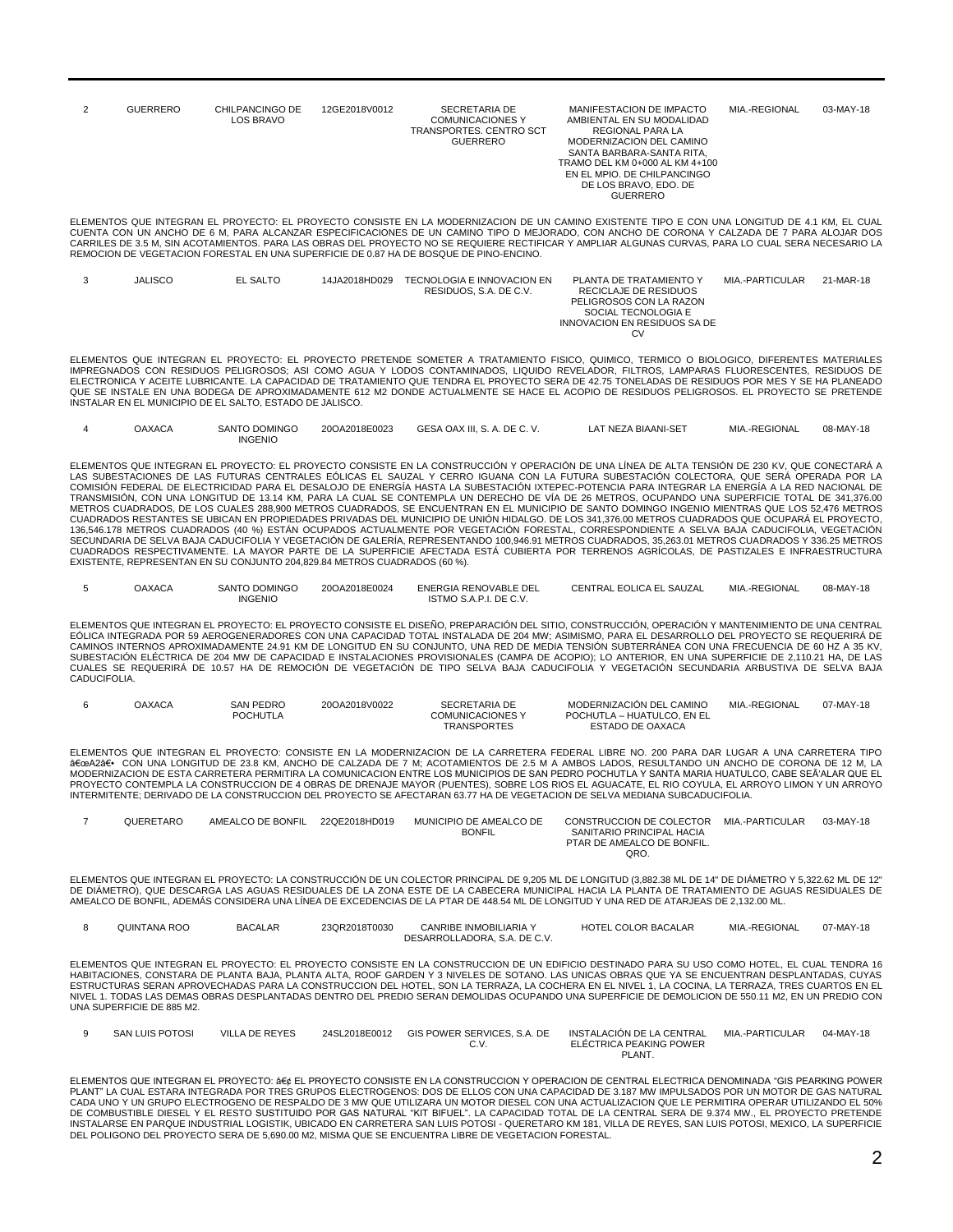| 10 | <b>SINALOA</b>               | EL FUERTE | 25SI2018E0031 | <b>GENERADORA FOTOVOLTAICA</b><br>C.V. | PARQUE SOLAR FOTOVOLTAICO<br>SANTISIMA TRINIDAD S.A.P.I. DE LA SANTÍSIMA TRINIDAD DE LAS<br>CRUCES (EL PROYECTO)                                                                                                                                                                                                                                                                                                                                                                                                                                                                                                                                                                                                                                                                                                                                                                                                                                                                                                                                                                                                                                                                                                                                                                                                                                                     | MIA.-REGIONAL | 09-MAY-18 |
|----|------------------------------|-----------|---------------|----------------------------------------|----------------------------------------------------------------------------------------------------------------------------------------------------------------------------------------------------------------------------------------------------------------------------------------------------------------------------------------------------------------------------------------------------------------------------------------------------------------------------------------------------------------------------------------------------------------------------------------------------------------------------------------------------------------------------------------------------------------------------------------------------------------------------------------------------------------------------------------------------------------------------------------------------------------------------------------------------------------------------------------------------------------------------------------------------------------------------------------------------------------------------------------------------------------------------------------------------------------------------------------------------------------------------------------------------------------------------------------------------------------------|---------------|-----------|
|    | CONTROL DE ENERGIA (CENACE). |           |               |                                        | ELEMENTOS QUE INTEGRAN EL PROYECTO: EL PROYECTO CONSISTE EN LA INSTALACION. CONSTRUCCION. OPERACION Y MANTENIMIENTO DE UNA CENTRAL FOTOVOLTAICA:<br>ASI COMO DE LA INFRAESTRUCTURA ELECTRICA NECESARIA PARA SU INTERCONEXION AL SISTEMA ELECTRICO NACIONAL. EL CUAL SE LOCALIZARA EN EL MUNICIPIO DE EL<br>FUERTE EN EL ESTADO DE SINALOA. SE DESARROLLARA EN UN PREDIO CON UNA SUPERFICIE DE 560.05 HECTAREAS. DIVIDIDO EN CUATRO SUBPOLIGONOS. EN LOS QUE SE<br>INSTALARAN UN TOTAL DE 648.000 MODULOS FOTOVOLTAICOS. 69 INVERSORES (DE 2.66 MWN). TENDRA UNA POTENCIA NOMINAL DE 183.54 MWN. EL AREA DEL PROYECTO SE<br>ENCUENTRA DENTRO DE UNA ZONA CON VEGETACION SECUNDARIA DE SELVA BAJA ESPINOSA EN ESTADO SECUNDARIO A CAUSA DE LAS ACTIVIDADES PECUARIAS. Y UNA<br>PEQUEÑA FRACCION QUE SUSTENTA MATORRAL SARCOCAULE. EL PROYECTO PARA SU OPERACION Y MANTENIMIENTO CONTARA CON UNA SUBESTACION ELECTRICA<br>ELEVADORA (SEE). SUBESTACION ELECTRICA DE MANIOBRAS (SEM). CAMPAMENTO DE FAENAS Y AREA DE LOGISTICA DENTRO DEL MISMO PREDIO. EL PROYECTO NO<br>REQUIERE DE LA CONSTRUCCION DE LINEA DE TRANSMISION ELECTRICA (LT), YA QUE EL POLIGONO EN EL QUE SE PRETENDE LA CONSTRUCCION DE LA CENTRAL<br>GENERADORA EXISTE UNA LT. LA CUAL PODRA SER UTILIZADA POR EL PROYECTO. MEDIANTE LA GESTION Y AUTORIZACION CORRESPONDIENTE CON EL CENTRO NACIONAL |               |           |

| VERACRUZ | TUXPAM | 30VE2018E0060 | CFE GENERACION VI. EMPRESA | CENTRAL CICLO COMBINADO  | MIA.-REGIONAL | 07-MAY-18 |
|----------|--------|---------------|----------------------------|--------------------------|---------------|-----------|
|          |        |               | PRODUCTIVA SUBSIDIARIA     | PRESIDENTE ADOLFO LOPEZ  |               |           |
|          |        |               |                            | MATEOS FASE I (CCC PALM) |               |           |

ELEMENTOS QUE INTEGRAN EL PROYECTO: EL PROYECTO CONSISTE EN LA CONSTRUCCION DE LA INFRAESTRUCTURA Y EQUIPAMIENTO DE ULTIMA GENERACION DEL<br>PROYECTO CENTRAL CICLO COMBINADO PRESIDENTE ADOLFO LOPEZ MATEOS FASE I, ASI COMO SU

## 2) RESOLUTIVOS EMITIDOS EN EL PEIA EN LA DGIRA, DEL 03 AL 09 DE MAYO DE 2018 (INCLUYE EXTEMPORÁNEOS).

| <b>NO</b>      | <b>ENTIDAD</b>         | <b>MUNICIPIO</b>                                         | <b>CLAVE</b>  | <b>PROMOVENTE</b>                                                       | <b>PROYECTO</b>                                                                                                                                                                                                                                                          | <b>MODALIDAD</b>           | <b>FECHADE</b><br><b>INGRESO</b> | <b>FECHA DE</b><br><b>RESOLUCION</b> | <b>VIGENCIA</b>           |
|----------------|------------------------|----------------------------------------------------------|---------------|-------------------------------------------------------------------------|--------------------------------------------------------------------------------------------------------------------------------------------------------------------------------------------------------------------------------------------------------------------------|----------------------------|----------------------------------|--------------------------------------|---------------------------|
| $\mathbf{1}$   | <b>COAHUILA</b>        | <b>SALTILLO</b>                                          | 05CO2017E0097 | <b>DESARROLLOS</b><br>SOLARES PV DE<br>MEXICO V, S. A. DE<br>C. V.      | PARQUE SOLAR GOMEZ<br><b>FARIAS</b>                                                                                                                                                                                                                                      | MIA.-REGIONAL              | 15-SEP-17                        | 02-MAY-18                            | 21 MESES 25<br>AÑOS       |
| $\overline{2}$ | <b>DURANGO</b>         | <b>MAPIMI</b>                                            | 10DU2017E0054 | <b>MEXICO LINDO</b><br>SOLAR PV IV, S.A.<br>DE C.V                      | PARQUE SOLAR YERMO                                                                                                                                                                                                                                                       | MIA.-REGIONAL              | 15-SEP-17                        | 08-MAY-18                            | 28 AÑOS 2<br><b>MESES</b> |
| 3              | <b>GUANAJUATO</b>      | <b>SILAO</b>                                             | 11GU2018VD006 | <b>GENERAL MOTORS</b><br>DE MEXICO, S. DE<br>R.L. DE C.V.               | PREPARACION DEL SITIO Y<br>CONSTRUCCION ACCESO<br>GRX, PUERTA 12                                                                                                                                                                                                         | MIA.-REGIONAL              | 22-ENE-18                        | 02-MAY-18                            | 5 MESES                   |
| 4              | <b>JALISCO</b>         | <b>CUAUTITLAN DE</b><br><b>GARCIA</b><br><b>BARRAGAN</b> | 14JA2017E0101 | <b>HIDROELECTRICA</b><br>CHACALA S.A. DE<br>C.V.                        | PROYECTO HIDROELECTRICO MIA.-REGIONAL<br><b>CHACALA</b>                                                                                                                                                                                                                  |                            | 24-JUL-17                        | 24-ABR-18                            | <b>NO APLICA</b>          |
| 5              | <b>JALISCO</b>         | <b>PONCITLAN</b>                                         | 14JA2018I0016 | <b>GRUPO CELANESE,</b><br>S. DE R.L. DE C.V.                            | OPERACION,<br>MANTENIMIENTO, CIERRE Y<br>ABANDONO DEL COMPLEJO<br><b>OCOTLAN</b>                                                                                                                                                                                         | MIA.-<br><b>PARTICULAR</b> | 22-FEB-18                        | 03-MAY-18                            | 25 AÑOS                   |
| 6              | <b>NAYARIT</b>         | <b>BAHIA DE</b><br><b>BANDERAS</b>                       | 18NA2017UD074 | <b>COMISION ESTATAL</b><br>DE AGUA POTABLE<br><b>DE NAYARIT</b>         | PROYECTO EJECUTIVO DEL<br>SISTEMA INTEGRAL DE<br>Y ALCANTARILLADO SANEAMIENTO EN SAYULITA,<br>NAYARIT.                                                                                                                                                                   | MIA.-<br><b>PARTICULAR</b> | 13-DIC-17                        | 26-ABR-18                            | 1 AÑO 30<br>AÑOS          |
| $\overline{7}$ | <b>NUEVO LEON</b>      | <b>LOS RAMONES</b>                                       | 19NL2017E0290 | COMPAÑIA DE<br><b>ELECTRICIDAD LOS</b><br>RAMONES, SAPI DE<br><b>CV</b> | <b>CONSTRUCCIÓN Y</b><br>OPERACIÓN DE UNA<br>CENTRAL TERMOELÉCTRICA<br>EN EL MUNICIPIO LOS<br>RAMONES, NUEVO LEON ("EL<br>PROYECTO").                                                                                                                                    | MIA.-REGIONAL              | 01-DIC-17                        | 08-MAY-18                            | 40 MESES 30<br>AÑOS       |
| 8              | QUINTANA ROO           | <b>COZUMEL</b>                                           | 23QR2018T0002 | <b>MUNICIPIO DE</b><br><b>COZUMEL</b>                                   | <b>PLAYA CHEN RIO</b>                                                                                                                                                                                                                                                    | MIA.-<br><b>PARTICULAR</b> | 25-ENE-18                        | 26-ABR-18                            | <b>NO APLICA</b>          |
| 9              | <b>SAN LUIS POTOSI</b> | <b>CIUDAD VALLES</b>                                     | 24SL2018V0002 | <b>SECRETARIA DE</b><br><b>COMUNICACIONES</b><br><b>Y TRANSPORTES</b>   | MANIFESTACION DE IMPACTO MIA.-REGIONAL<br>AMBIENTAL MODALIDAD<br><b>REGIONAL PARA LA</b><br>MODERNIZACION DE LA<br>CARRETERA FEDERAL 85.<br>TRAMO TAMAZUNCHALE -<br>CIUDAD VALLES, SUBTRAMO<br>DEL KM. 347+500 AL 376+536.5<br>EN EL ESTADO DE SAN LUIS<br><b>POTOSI</b> |                            | 31-ENE-18                        | 27-ABR-18                            | 5 AÑOS 25<br>AÑOS         |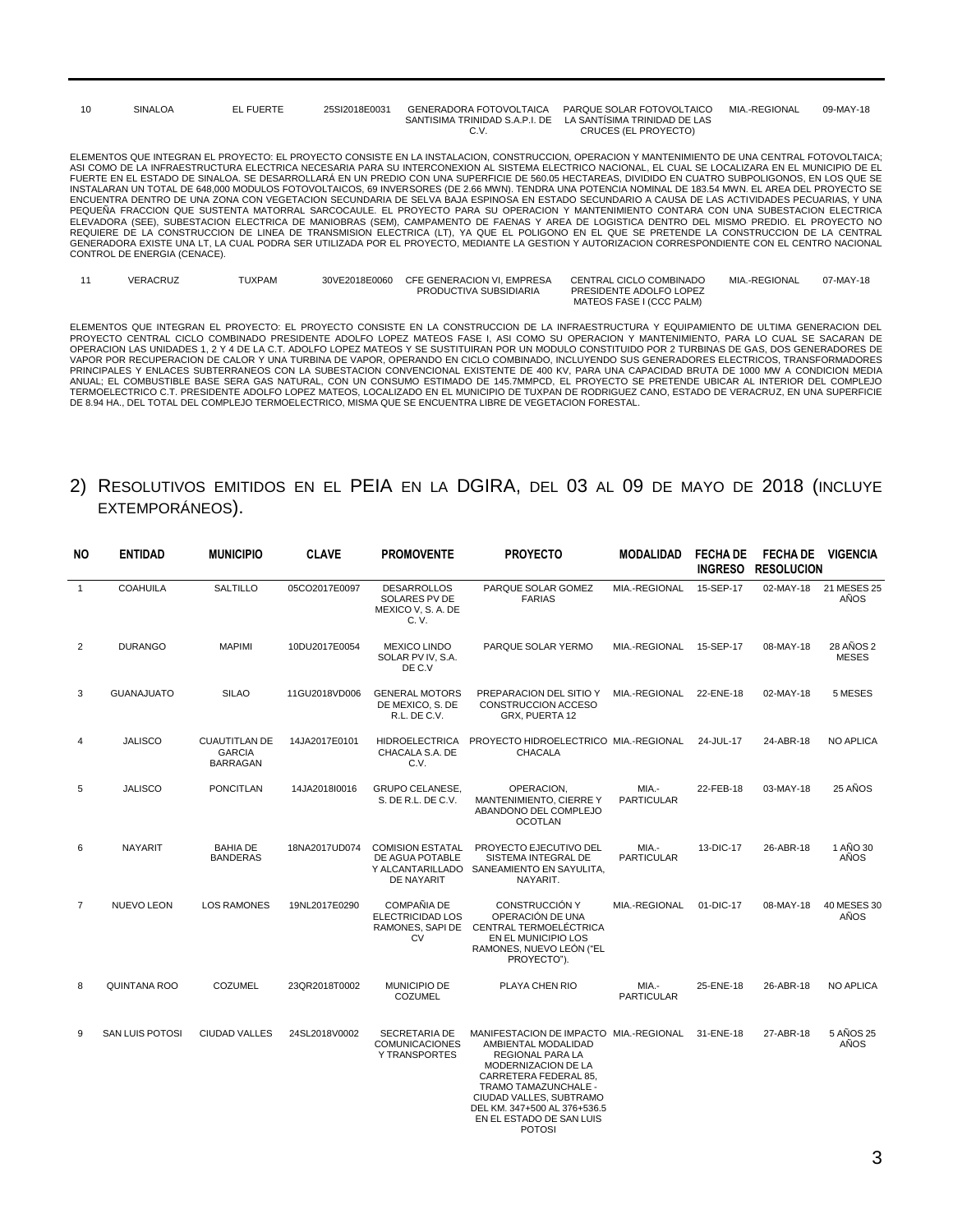| 10 | <b>TAMAULIPAS</b> | <b>ALTAMIRA</b> | 28TM2017I0053 | <b>INEOS</b><br><b>STYROLUTION</b><br>MEXICANA SA DE CV                          | PLANTAS EN OPERACION DE MIA.-REGIONAL<br>POLIESTIRENO CRISTALINO Y<br>DE COPOLIMEROS DE<br>ESTIRENO, ASI COMO DE SU<br><b>PTAR</b>                                                                                                    |                            | 17-OCT-17 | 27-ABR-18 | 25 AÑOS          |
|----|-------------------|-----------------|---------------|----------------------------------------------------------------------------------|---------------------------------------------------------------------------------------------------------------------------------------------------------------------------------------------------------------------------------------|----------------------------|-----------|-----------|------------------|
| 11 | <b>VERACRUZ</b>   | COSOLEACAQUE    | 30VE2017HD204 | <b>COMUNICACIONES</b><br>Y ELECTRONICA<br><b>INDUSTRIAL S.A. DE</b><br>C.V.      | AMPLIACION DE LA PLANTA<br>DE TRATAMIENTO DE AGUAS<br><b>RESIDUALES EN EL CENTRO</b><br>DE TRATAMIENTO DE<br><b>RESIDUOS INDUSTRIALES</b><br><b>BASE AGUA Y ACEITE</b><br>COSOLEACAQUE<br>PERTENECIENTE A LA<br>EMPRESA CEISA DE C.V. | MIA.-<br><b>PARTICULAR</b> | 27-OCT-17 | 19-ABR-18 | <b>NO APLICA</b> |
| 12 | <b>VERACRUZ</b>   | <b>TUXPAM</b>   | 30VE2017HD234 | <b>ADMINISTRACION</b><br><b>PORTUARIA</b><br><b>INTEGRAL DE</b><br><b>TUXPAN</b> | AMPLIACION DE LA OBRA DE<br>DRAGADO APITUXPAN                                                                                                                                                                                         | MIA.-<br><b>PARTICULAR</b> | 20-DIC-17 | 19-ENE-18 | <b>NO APLICA</b> |
| 13 | <b>VERACRUZ</b>   | <b>TUXPAM</b>   | 30VE2017HD235 | <b>ADMINISTRACION</b><br><b>PORTUARIA</b><br><b>INTEGRAL DE</b><br><b>TUXPAN</b> | <b>CONSTRUCCION DEL MUELLE</b><br><b>TRES APITUXPAN</b>                                                                                                                                                                               | MIA -<br><b>PARTICULAR</b> | 20-DIC-17 | 19-ENE-18 | <b>NO APLICA</b> |
| 14 | <b>VERACRUZ</b>   | <b>TUXPAM</b>   | 30VE2017HD236 | <b>ADMINISTRACION</b><br><b>PORTUARIA</b><br><b>INTEGRAL DE</b><br><b>TUXPAN</b> | TABLESTACADO PARA LA<br>AMPLIACION DE LA DARSENA<br>DE CIABOGA DE APITUXPAN                                                                                                                                                           | MIA.-<br><b>PARTICULAR</b> | 20-DIC-17 | 19-ENE-18 | <b>NO APLICA</b> |

# 3) PROYECTOS INGRESADOS EN LAS DELEGACIONES FEDERALES DE LA SEMARNAT, DEL 03 AL 09 DE MAYO DE 2018 (INCLUYE EXTEMPORÁNEOS).

| NO.          | <b>ENTIDAD</b>                                                   | <b>MUNICIPIO</b>      | <b>CLAVE</b>  | <b>PROMOVENTE</b>                                | <b>PROYECTO</b>                                                                                                                                                                                                                                                                                                                                                                                                                                      | <b>MODALIDAD</b>           | <b>FECHA DE</b><br><b>INGRESO</b> |
|--------------|------------------------------------------------------------------|-----------------------|---------------|--------------------------------------------------|------------------------------------------------------------------------------------------------------------------------------------------------------------------------------------------------------------------------------------------------------------------------------------------------------------------------------------------------------------------------------------------------------------------------------------------------------|----------------------------|-----------------------------------|
| $\mathbf{1}$ | <b>AGUASCALIENTES</b>                                            | <b>AGUASCALIENTES</b> | 01AG2018ED010 | RECURSOS SOLARES PV DE<br>MEXICO IV S.A. DE C.V. | AMPLIACIÓN PLANTA SOLAR<br>FOTOVOLTAICA TROMPEZÓN                                                                                                                                                                                                                                                                                                                                                                                                    | MIA.-<br><b>PARTICULAR</b> | 26-ABR-18                         |
|              | INSTALADA DE GENERACION DE ENERGIA DE 126 MWH.                   |                       |               |                                                  | ELEMENTOS QUE INTEGRAN EL PROYECTO: EL PROYECTO CONTEMPLA LA CONSTRUCCIÓN Y PUESTA EN OPERACIÓN DE UN PARQUE DE PANELES SOLARES. LA CUAL<br>PRETENDE DESARROLLARSE EN UN PREDIO CON UNA EXTENSIÓN TOTAL DE 432.8058 HA. LA SUPERFICIE DE SEMBRADO DE PANELES FINAL SERÁ DE 376.7064 HA DE LAS<br>CUALES SE INCLUYE EL CAMBIO DE USO DE SUELO EN UNA EXTENSIÓN DE 137.49 HA DE VEGETACIÓN DE MEZQUITAL-HUIZACHAL. LA PLANTA CONTARÁ CON UNA CAPACIDAD |                            |                                   |
| 2            | <b>AGUASCALIENTES</b>                                            | <b>AGUASCALIENTES</b> | 01AG2018HD011 | CASAS JAVER, S.A. DE C.V.                        | CONSTRUCCIÓN DE UN COLECTOR<br>SANITARIO SOBRE LA MARGEN<br>DERECHA DE LA ZONA FEDERAL DEL<br>ARROYO EL MOLINO Y LA<br>CONSTRUCCIÓN DE CINCO CRUCES:<br>DOS SOBRE EL ARROYO EL MOLINO<br>Y TRES SOBRE EL ARROYO LA<br>HACIENDA, COMO PARTE DEL<br>PROYECTO DE CONSTRUCCIÓN DEL<br>FRACCIONAMIENTO VILLA MONTAÑA.                                                                                                                                     | MIA.-<br><b>PARTICULAR</b> | 02-MAY-18                         |
|              | COMO PARTE DE LA CONSTRUCCION DEL FRACCIONAMIENTO VILLA MONTAÑA. |                       |               |                                                  | ELEMENTOS QUE INTEGRAN EL PROYECTO: EL PROYECTO CONSISTE EN LA CONSTRUCCIÓN DE UN COLECTOR SANITARIO SOBRE LA MARGEN DERECHA DE LA ZONA<br>FEDERAL DEL ARROYO EL MOLINO. ASÍ COMO LA CONSTRUCCION DE CINCO CRUCES. DOS SOBRE EL ARROYO EL MOLINO Y TRES SOBRE EL ARROYO LA HACIENDA. ESTO                                                                                                                                                            |                            |                                   |
| 3            | <b>AGUASCALIENTES</b>                                            | <b>JESUS MARIA</b>    | 01AG2018VD009 | MASHAUS57, S.A.P.I. DE C.V.                      | ENCAUZAMIENTO DEL ARROYO<br>YERBABUENA Y AFLUENTE Y<br>CONSTRUCCIÓN DE 2 PUENTES<br>VEHICULARES EN EL TRAMO DEL<br>PREDIO RÚSTICO SANDOVALES                                                                                                                                                                                                                                                                                                         | MIA.-<br><b>PARTICULAR</b> | 19-ABR-18                         |

ELEMENTOS QUE INTEGRAN EL PROYECTO: ENCAUZAMIENTO DEL ARROYO YERBABUENA Y AFLUENTE Y CONSTRUCCION DE DOS PUENTES VEHICULARES EN EL TRAMO DEL<br>PREDIO RÚSTICO SANDOVALES. EL PROYECTO SE LOCALIZA EN EL MUNICIPIO DE JESÚS MARÍA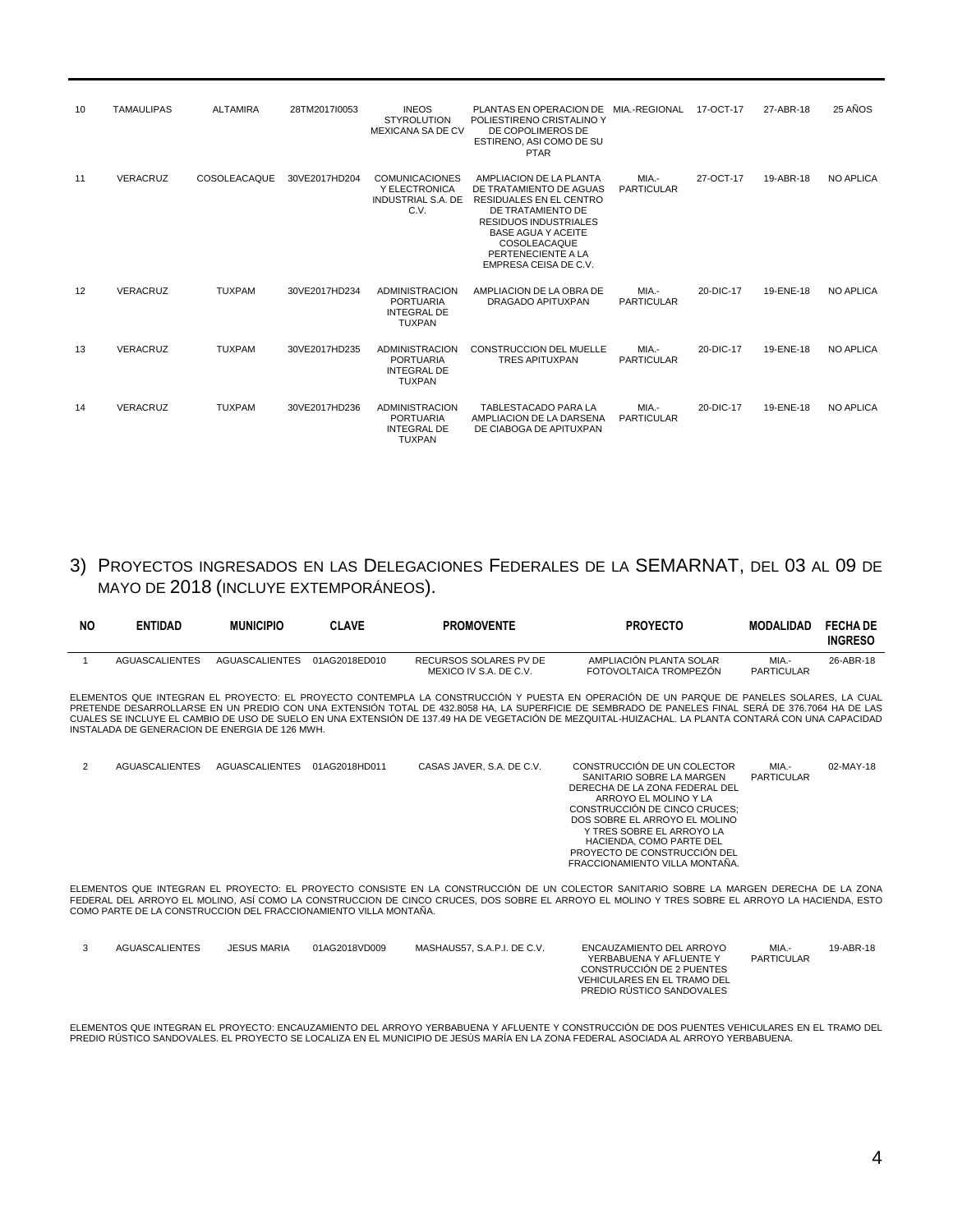|    | <b>BAJA CALIFORNIA</b>                 | <b>ENSENADA</b>                   | 02BC2018MD043 | UNIDAD DE PRODUCTORES<br>EJIDALES EL CONSUELO SPR DE RL                                                               | APROVECHAMIENTO DE CANTOS<br>RODADOS EN DOS BANCOS (EL<br>MOGOTE Y EL CONSUELO) DEL<br>EJIDO VALLE TRANQUILO,<br>DELEGACION MUNICIPAL EL<br>ROSARIO ENSENADA BAJA<br><b>CALIFORNIA</b>                                                                                                                                                                                                                                                                                                                                                                                                                  | MIA.-<br><b>PARTICULAR</b> | 02-MAY-18 |
|----|----------------------------------------|-----------------------------------|---------------|-----------------------------------------------------------------------------------------------------------------------|---------------------------------------------------------------------------------------------------------------------------------------------------------------------------------------------------------------------------------------------------------------------------------------------------------------------------------------------------------------------------------------------------------------------------------------------------------------------------------------------------------------------------------------------------------------------------------------------------------|----------------------------|-----------|
|    |                                        |                                   |               |                                                                                                                       | ELEMENTOS QUE INTEGRAN EL PROYECTO: EL PROYECTO SE LOCALIZA EN LA PLAYA CONOCIDA COMO EL MOGOTE Y EL CONSUELO, EN LAS INMEDIACIONES DEL EJIDO<br>VALLE TRANQUILO, MUNICIPIO DE ENSENADA, BAJA CALIFORNIA.LA PLAYA DEL MOGOTE TIENE UNA SUPERFICIE DE 1,299.130 M2 Y LA PLAYA DEL CONSUELO OCUPA UNA<br>SUPERFICIE DE 22,420.00 M2. EL PROYECTO PRETENDE EXPLOTAR DE AMBOS BANCOS, SOLAMENTE 8 VIAJES POR MES POR LO TANTO AL AÑO 2,352 TONELADAS. LA<br>ACTIVIDAD DE EXPLOTACIÓN DE MATERIALES PETREOS SE PRETENDE REALIZAR EN LA ZONA FEDERAL MARITIMO TERRESTRE DE MANERA ARTESANAL (MANUALMENTE).    |                            |           |
| 5  | <b>BAJA CALIFORNIA</b>                 | <b>ENSENADA</b>                   | 02BC2018MD045 | <b>JAVIER CARRILLO DUARTE</b>                                                                                         | <b>CANALIZACION Y</b><br>APROVECHAMIENTO DE MATERIAL<br>PETREO EN UNA FRACION DEL<br>ARROYO SAN VICENTE, MUNICIPIO<br>DE ENSENADA BAJA CALIFORNIA                                                                                                                                                                                                                                                                                                                                                                                                                                                       | MIA.-<br><b>PARTICULAR</b> | 07-MAY-18 |
|    | MENSUALES DE 1,805.00 M3               |                                   |               |                                                                                                                       | ELEMENTOS QUE INTEGRAN EL PROYECTO: EL PROYECTO SE LOCALIZA EN EL CAUCE DEL ARROYO SAN VICENTE AGUA ABAJO DEL PUENTE SAN VICENTE, MUNICIPIO DE<br>ENSENADA, BAJA CALIFORNIA. LA SUPERFICIE PRETENDIDA DEL PROYECTO ES DE 216,686.49 M2, EN DICHO PROYECTO SE PRETENDE CANALIZAR EL TRAMO DEL ARROYO. EL<br>VOLUMEN TOTAL QUE SE PRETENDE EXTRAER ES DE 216,686.49 M2 EN UN PERIODO DE 10 AÑOS. LA EXTRACCION ANUAL PROPUESTA ES DE 21,668.00 M3. LA EXTRACCION                                                                                                                                          |                            |           |
| 6  | <b>BAJA CALIFORNIA SUR</b>             | LA PAZ                            | 03BS2018MD036 | CONSTRUKINO SA DE CV                                                                                                  | EXTRACCIÓN DE MATERIALES<br>PETREOS EN ARROYO LOS POZOZ,<br>DELEGACIÓN DE LA PAZ, MUNICIPIO<br>DE BAJA CALIFORNIA SUR                                                                                                                                                                                                                                                                                                                                                                                                                                                                                   | MIA.-<br><b>PARTICULAR</b> | 02-MAY-18 |
|    |                                        |                                   |               |                                                                                                                       | ELEMENTOS QUE INTEGRAN EL PROYECTO: EL PROYECTO PRETENDE LA EXTRACCION DE MATERIAL PETREO CONOCIDO COMO PIEDRA BOLA DENTRO DE UN POLIGONO<br>GENERAL CON UNA SUPERFICIE DE 14-71-34.005 HA DE LAS CUALES SE CONSIDERA EXCLUIR DOS AREAS, UNA DE 02-02-41.398 HA Y LA OTRA DE 00-35-75.505 HA LOS CUALES<br>POSEEN VEGETACION REMANENTE REALIZANDO EL APROVECHAMIENTO EN UNA SUPERFICIE DE 12-33-17.505 HA CON UNA RASANTE DE CORTE DE 1.5 METROS.                                                                                                                                                       |                            |           |
| 7  | <b>BAJA CALIFORNIA SUR</b>             | <b>LOS CABOS</b>                  | 03BS2018MD038 | JUAN CARLOS ANDRADE MEZA                                                                                              | <b>BANCO DE ARENA LOS CHILES</b>                                                                                                                                                                                                                                                                                                                                                                                                                                                                                                                                                                        | MIA.-<br><b>PARTICULAR</b> | 08-MAY-18 |
|    |                                        |                                   |               | TOTAL DE EXTRACCION DE 261, 713 M3 EN 10 AÑOS QUE SOLICITAN PARA EXPLOTACION, CON UNA RASANTE DE CORTE DE 2.0 METROS. | ELEMENTOS QUE INTEGRAN EL PROYECTO: EL PROYECTO PRETENDE LA EXTRACCION DE MATERIALES PETREOS EN UNA SUPERFICIE DE 113, 796.825 M2 CON UN VOLUMEN                                                                                                                                                                                                                                                                                                                                                                                                                                                        |                            |           |
| 8  | <b>BAJA CALIFORNIA SUR</b>             | LA PAZ                            | 03BS2018TD037 | THE BLUEANGEL S DE RL DE CV                                                                                           | CASA HABITACION RESIDENCIAL<br>TURISTICO HOWARD STEVEN                                                                                                                                                                                                                                                                                                                                                                                                                                                                                                                                                  | MIA.-<br><b>PARTICULAR</b> | 04-MAY-18 |
|    |                                        |                                   |               | ALMACENADA EN UNA CISTERNA, EL DRENAJE SE UTILIZARÀ UNA FOSA SEPTICA PREFABRICADA.                                    | ELEMENTOS QUE INTEGRAN EL PROYECTO: EL PROYECTO PRETENDE LLEVAR A CABO EL CAMBIO DE USO DE SUELO PARA POSTERIORMENTE CONSTRUIR UNA CASA<br>HABITACION DE 600 M2 DE CONSTRUCCION, DE LOS CUALES 340 M2 SERAN EN LA PLANTA BAJA (INCLUYE LA COCHERA) Y 260 M2 EN LA PLANTA ALTA, 20 M2 DE ALBERCA Y<br>180 M2 DE VIALIDADES INTERNAS O ANDADORES Y 1000 M2 DE AREA LIBRE AJARDINADA O AREAS VERDES. EL AGUA POTABLE SERA SUMINISTRADA POR PIPAS Y                                                                                                                                                         |                            |           |
| 9  | <b>GUANAJUATO</b>                      | <b>APASEO EL</b><br><b>GRANDE</b> | 11GU2018UD056 | VISITAS DEL VALLE DE QRO SAPI<br>DE CV                                                                                | FRACCIONAMIENTO MESETA II                                                                                                                                                                                                                                                                                                                                                                                                                                                                                                                                                                               | MIA.-<br><b>PARTICULAR</b> | 07-MAY-18 |
|    | DE APASEO EL GRANDE, GUANAJUATO.       |                                   |               |                                                                                                                       | ELEMENTOS QUE INTEGRAN EL PROYECTO: CAMBIO DE USO DE SUELO PARA DESARROLLO HABITACIONAL EN UNA SUPERFICIE DE 5.5461376 HECTAREAS, EN EL MUNICIPIO                                                                                                                                                                                                                                                                                                                                                                                                                                                       |                            |           |
| 10 | <b>JALISCO</b>                         | <b>TUXPAN</b>                     | 14JA2018MD045 | GRUPO MINERO FERROSA SA DE<br>CV                                                                                      | EXTRACCION DE MATERIAL EN<br>GREÑA DEL CAUCE DEL RIO<br>ATENQUIQUE                                                                                                                                                                                                                                                                                                                                                                                                                                                                                                                                      | MIA.-<br><b>PARTICULAR</b> | 08-MAY-18 |
|    |                                        |                                   |               |                                                                                                                       | ELEMENTOS QUE INTEGRAN EL PROYECTO: CONSISTE EN LA EXTRACCIÓN DE MATERIAL ARENA DEL RIO TUXPAN, SE EXTRAERÁ MATERIAL DEL TRAMO 0+200 AL 3+200,<br>DEBIDO A QUE EXISTE INFRAESTRUCTURA CARRETERA Y LA CONAGUA REQUIERE 200 M LIBRES DE EXTRACCIÓN EN CAUCE POR SEGURIDAD. EL VOLUMEN A EXTRAER SERÁ<br>APROXIMADAMENTE 18.000 M3 CON UN ANCHO AL CENTRO DEL RÍO DE 5.0 M Y UN ESPESOR DE CORTE PROMEDIO DE 0.80 M. SE UTILIZARÁ UNA EXCAVADORA MARCA<br>CATERPILLAR MODELO 225; ASÍ COMO SU TRASPORTACIÓN PARA SU COMERCIALIZACIÓN, UTILIZANDO DOS CAMIONES DE VOLTEO DE 12 Y 6 M3 DE CAPACIDAD.         |                            |           |
| 11 | <b>JALISCO</b>                         | <b>PUERTO</b><br>VALLARTA         | 14JA2018TD044 | <b>H2O PROPERTILES S DE RL DE CV</b>                                                                                  | CLUB DE PLAYA CONCHAS CHINAS                                                                                                                                                                                                                                                                                                                                                                                                                                                                                                                                                                            | MIA.-<br><b>PARTICULAR</b> | 07-MAY-18 |
|    | POR EL TITULO DE CONCESION DGZF-520/12 |                                   |               |                                                                                                                       | ELEMENTOS QUE INTEGRAN EL PROYECTO: CONSISTE EN LA CONSTRUCCION DE UNA CASA UNIFAMILIAR DE 3 NIVELES (PRIMER, SEGUNDO Y TERCER NIVEL) Y LA AZOTEA,<br>CUYA CONSTRUCCION ESTA DESTINADA A ACTIVIDADES DE ESPARCIMIENTO Y RECREACION, CON UN CUPO PARA ALBERGAR A UN MAXIMO APROXIMADO DE 20 A 30<br>PERSONAS, CONSIDERANDO LA CONFORTABILIDAD DE LOS ESPACIOS DISENADOS EN SU TOTALIDAD, ADEMAS CUENTA CON UN ESPACIO AMPLIO PARA 5 AUTOS DE MEDIANO<br>TAMANO. ESTE PROYECTO SE LOCALIZA EN UNA SUPERFICIE TOTAL DE 1,303.282 M2 DE ZONA FEDERAL MARITIMO TERRESTRE Y TERRENOS GANADOS AL MAR AMPARADOS |                            |           |
| 12 | <b>NUEVO LEON</b>                      | <b>MONTERREY</b>                  | 19NL2018UD056 | BANCO ACTINVER, S.A.                                                                                                  | <b>TORRES DEL CAMPANARIO</b>                                                                                                                                                                                                                                                                                                                                                                                                                                                                                                                                                                            | MIA.-<br><b>PARTICULAR</b> | 08-MAY-18 |
|    | MONTERREY, NUEVO LEON.                 |                                   |               |                                                                                                                       | ELEMENTOS QUE INTEGRAN EL PROYECTO: EL PROYECTO CONSISTE EN LA REMOCION DE VEGETACION TIPO MATORRAL SUBMONTANO EN UNA SUPERFICIE DE 73458.049 M2<br>EN UN PREDIO CON UNA SUPERFICIE TOTAL DE 75347.55 M2, PARA LLEVAR A CABO LA CONSTRUCCION DE UN PROYECTO HABITACIONAL MULTIFAMILIAR, EN EL MUNICIPO DE                                                                                                                                                                                                                                                                                               |                            |           |
| 13 | <b>NUEVO LEON</b>                      | <b>MONTERREY</b>                  | 19NL2018UD057 | GRUPO PROHABIMEX, S.A DE C.V.                                                                                         | FRACCIONAMIENTO CERRADA LA<br>PERLA                                                                                                                                                                                                                                                                                                                                                                                                                                                                                                                                                                     | MIA.-<br><b>PARTICULAR</b> | 09-MAY-18 |

ELEMENTOS QUE INTEGRAN EL PROYECTO: EL PROYECTO CONSISTE EN LA REMOCION DE VEGETACION TIPO MATORRAL SUBMONTANO EN UNA SUPERFICIE DE 24090.98 M2,<br>LO QUE REPRESENTA LA SUPERFICIE TOTAL DEL PREDIO, PARA LLEVAR A CABO LA CONST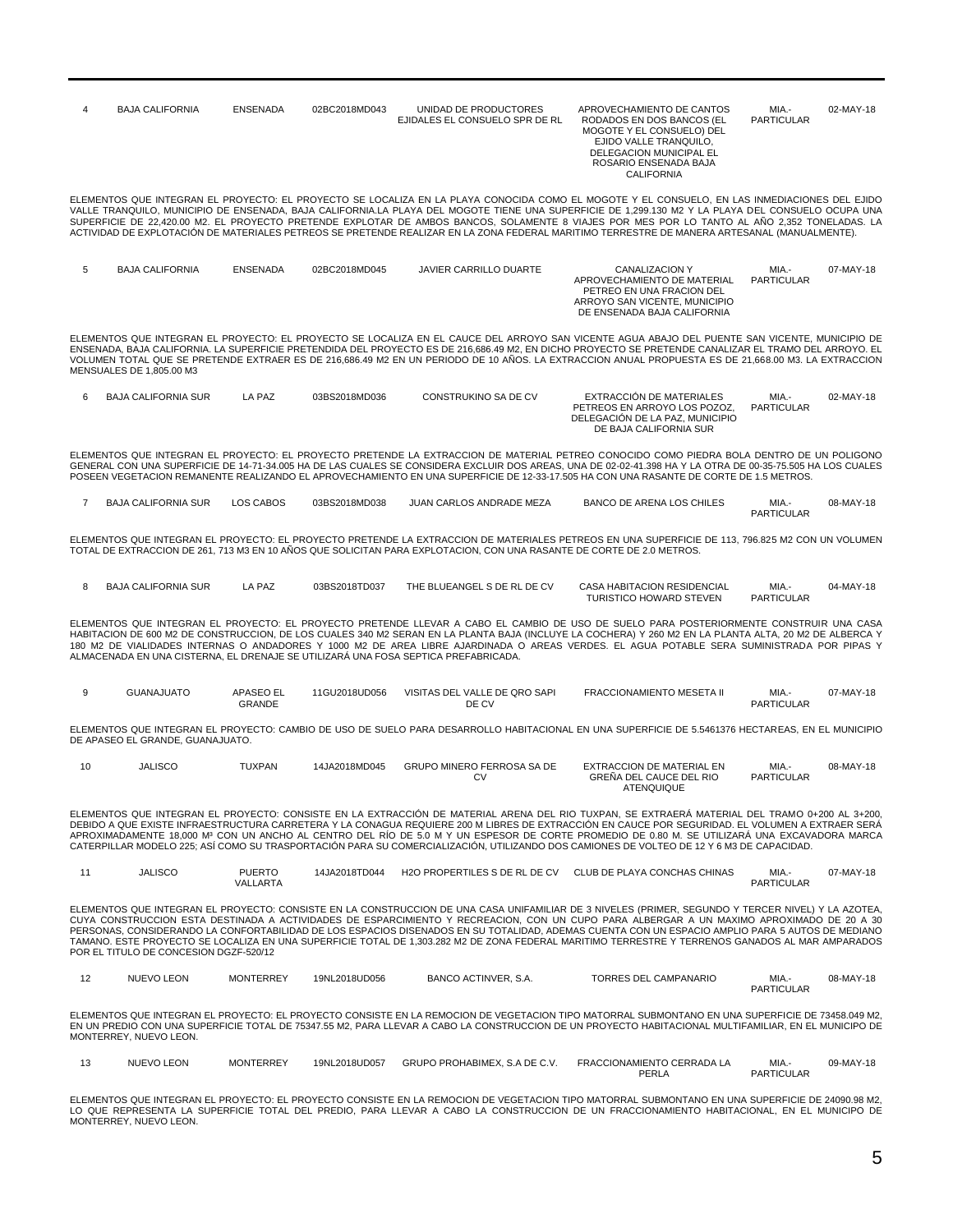| <b>NUEVO LEON</b> | <b>GUADALUPE</b> | 19NL2018UD058 | <b>GRUPO JOREP SA DE CV</b> | FRACCIONAMIENTO HABITACIONAL | MIA.              | 09-MAY-18 |
|-------------------|------------------|---------------|-----------------------------|------------------------------|-------------------|-----------|
|                   |                  |               |                             | <b>OASIS RESIDENCIAL</b>     | <b>PARTICULAR</b> |           |

ELEMENTOS QUE INTEGRAN EL PROYECTO: EL PROYECTO CONSISTE EN LA REMOCION DE VEGETACION TIPO MATORRAL SUBMONTANO CON VEGETACION SECUNDARIA EN UNA SUPERFICIE DE 22613.46 M2, EN UN PREDIO CON UNA SUPERFICIE TOTAL DE 76945.39 M2, PARA LLEVAR A CABO LA CONSTRUCCION DE UN FRACCIONAMIENTO<br>HABITACIONAL, Y DOS PUENTES VEHICULARES SOBRE UN ARROYO, EN EL MUNICIPO DE GUADA

| 15 | <b>PUEBLA</b> | <b>XOCHILTEPEC</b> | 21PU2018FD028 | EJIDO SAN MIGUEL AYOTLA | <b>INFORME PREVENTIVO PARA EL</b><br>APROVECHAMIENTO DE BRAHEA<br>DULCIS EN EL EJIDO SAN MIGUEL | <b>INFORME</b><br>PREVENTIVO | 07-MAY-18 |
|----|---------------|--------------------|---------------|-------------------------|-------------------------------------------------------------------------------------------------|------------------------------|-----------|
|    |               |                    |               |                         | AYOTLA, XOCHILTEPEC                                                                             |                              |           |

ELEMENTOS QUE INTEGRAN EL PROYECTO: EL PRESENTE INFORME PARA EL APROVECHAMIENTO DE LA PALMA BRAHEA DULCIS, ESTA RESPALDANDO EN LA NORMA OFICIAL MEXICANA APLICABLE AL PRESENTE INFORME DADA LA ESPECIE A APROVECHAR ES LA NOM-006- 1997 QUE ESTABLECE LOS PROCEDIMIENTOS, CRITERIOS Y<br>ESPECIFICACIONES PARA REALIZAR EL APROVECHAMIENTO, TRANSPORTE Y ALMACENAMIENTO DE HOJAS EJIDALES DE SAN MIGUEL AYOTLA, Y SE ENCUENTRA DENTRO DEL MUNICIPIO DE XOCHILTEPEC, EN EL ESTADO DE PUEBLA. EL CRITERIO DE APROVECHAMIENTO FORESTAL NO MADERABLE SE JUSTIFICA PORQUE SON AREAS QUE CONTIENEN VEGETACION APROVECHABLE, Y DERIVADO DEL APROVECHAMIENTO IRRACIONAL HACE FALTA MANEJO<br>PARA PODER REGULAR EL CORTE DE PALMA. EL PROYECTO TIENE UNA SUPERFICIE DE APROVE TOTAL DEL PREDIO Y EL RESTO ES OCUPADO POR AREAS DE AGRICULTURA Y BAJA PRODUCTIVIDAD (6.65%), EN TOTAL LA SUPERFICIE DEL EJIDO ES 488.675 HA QUE<br>CORRESPONDEN AL PROYECTO. CABE MENCIONAR QUE LAS 456.167 HA ESTARAN AL 100 %

| 16 | PUEBLA | <b>XOCHILTEPEC</b> | 21PU2018FD029 | COMUNIDAD SAN MIGUEL AYOTLA | INFORME PREVENTIVO PARA EL | <b>INFORME</b> | 07-MAY-18 |
|----|--------|--------------------|---------------|-----------------------------|----------------------------|----------------|-----------|
|    |        |                    |               |                             | APROVECHAMIENTO DE BRAHEA  | PREVENTIVO     |           |
|    |        |                    |               |                             | DULCIS EN LA COMUNIDAD SAN |                |           |
|    |        |                    |               |                             | MIGUEL AYOTLA, XOCHILTEPEC |                |           |

ELEMENTOS QUE INTEGRAN EL PROYECTO: EL PRESENTE INFORME PARA EL APROVECHAMIENTO DE LA PALMA BRAHEA DULCIS, ESTA RESPALDADO EN LA NORMA OFICIAL<br>MEXICANA APLICABLE AL PRESENTE INFORME DADA LA ESPECIE A APROVECHAR ES LA NOM-0 PARA PODER REGULAR EL CORTE DE PALMA. EL AREA DE ESTUDIO CORRESPONDE A UNA SUPERFICIE DE 1,205.852 HA TENIENDO QUE EL TOTAL DE LA COMUNIDAD ES DE<br>3,405.389 HA. CABE MENCIONAR QUE LAS 1,205.852 HA ESTARAN AL 100 % BAJO MANE SUSTENTABLE, DURANTE LOS 5 ANIOS QUE OTORGA LA LEGISLACION AMBIENTAL APLICABLE PARA EL APROVECHAMIENTO DE LOS RECURSOS FORESTALES NO MADERABLES.

| <b>PUEBLA</b> | <b>TEHUACAN</b> | 21PU2018FD031 | EJIDO SANTIAGO TULA | APROVECHAMIENTO DE OREGANO         | <b>INFORME</b> | 08-MAY-18 |
|---------------|-----------------|---------------|---------------------|------------------------------------|----------------|-----------|
|               |                 |               |                     | SILVESTRE (LIPPIA SPP) EN EL EJIDO | PREVENTIVO     |           |
|               |                 |               |                     | SANTIAGO TULA                      |                |           |

ELEMENTOS QUE INTEGRAN EL PROYECTO: EL PROYECTO PRETENDE EL MANEJO Y APROVECHAMIENTO DE OREGANO EN EL EJIDO SANTIAGO TULA EL CUAL SE LOCALIZA EN EL MUNICIPIO DE TEHUACAN, ESTADO DE PUEBLA Y SERA UNA ACTIVIDAD ESTACIONAL, EN UNA SUPERFICIE DE 1,019.6494 HA TENIENDO QUE DICHA ACTIVIDAD DE<br>APROVECHAMIENTO SE LLEVARA DE FORMA TAL QUE SERAN JORNALES DE TRABAJO PARA MIEM BASE A LA VIGENCIA DE LA AUTORIZACION DE SEMARNAT, SIN EMBARGO, EL TIEMPO ES INDEFINIDO, YA QUE SE PRETENDE AL FINAL DE CADA VIGENCIA DE LA NOTIFICACION<br>INICIAR CON EL TRAMITE DEL SIGUIENTE TERMINO PARA OTROS ONIOS. EL APR ALMACENAMIENTO DE RAMAS, HOJAS O PENCAS, FRUTOS Y SEMILLAS.

| 18 | <b>PUEBLA</b> | TEPANCO DE | 21PU2018FD033 | COMUNIDAD SAN ANDRES | INFORME PREVENTIVO PARA EL | <b>INFORME</b>    | 08-MAY-18 |
|----|---------------|------------|---------------|----------------------|----------------------------|-------------------|-----------|
|    |               | LOPEZ      |               | CACALOAPAN           | APROVECHAMIENTO DE PALMA Y | <b>PREVENTIVO</b> |           |
|    |               |            |               |                      | OREGANO EN LA COMUNIDAD DE |                   |           |
|    |               |            |               |                      | SAN ANDRES CACALOAPAN.     |                   |           |
|    |               |            |               |                      | TEPANCO DE LOPEZ, PUEBLA.  |                   |           |
|    |               |            |               |                      |                            |                   |           |

ELEMENTOS QUE INTEGRAN EL PROYECTO: EL PROYECTO SE UBICA DENTRO DEL POLIGONO QUE COMPRENDEN LOS TERRENOS DE BIENES COMUNALES DE SAN ANDRES CACALOAPAN, MUNICIPIO DE TEPANCO DE LOPEZ, ESTADO DE PUEBLA. LOS TRABAJOS DE APROVECHAMIENTO DE LA PALMA (BRAHEA DULCIS) Y OREGANO (LIPPIA GRAVEOLENS) SE ENCUENTRAN REGULADOS POR LA NOM-006-SEMARNAT-1997 Y LA NOM-007-SEMARNAT-1997, RESPECTIVAMENTE Y CONSIDERANDO LO ANTERIOR, SE<br>PRETENDE REALIZAR EL APROVECHAMIENTO FORESTAL NO MADERABLE EN LA COMUNIDAD DE SAN 2,907.09 HA, DE LAS CUALES 2,847.90, SON DE USO COMUN Y 1,982.05 ESTARAN DESTINADAS PARA EL APROVECHAMIENTO, DIVIDIDAS EN 5 ANUALIDADES. EL CRITERIO DE<br>APROVECHAMIENTO FORESTAL NO MADERABLE SE JUSTIFICA POR SER UN AREA QUE PARA LLEGAR A LA OPTIMIZACION DE LOS RECURSOS.

| 19 | <b>PUEBLA</b> | <b>PUEBLA</b> | 21PU2018HD032 | CONCESIONES INTEGRALES, S.A.<br>DE C.V. | INSTALACION Y OPERACION DE UNA<br>LINEA DE CONDUCCION DE AGUA<br>SULFUROSA EN ZONA FEDERAL DE<br>LA MARGEN DERECHA DEL RIO<br>ATOYAC. EN LOS MUNICIPIOS DE<br>PUEBLA Y SAN ANDRES CHOLULA. | MIA -<br>PARTICULAR | 08-MAY-18 |
|----|---------------|---------------|---------------|-----------------------------------------|--------------------------------------------------------------------------------------------------------------------------------------------------------------------------------------------|---------------------|-----------|
|    |               |               |               |                                         | ELEMENTOS QUE INTEGRAN EL PROYECTO: SE TIENE PROYECTADO LA CONSTRUCCION E INSTALACION DE UNA TUBERIA DE AGUA SULFUROSA LOCALIZADA EN LA MARGEN                                             |                     |           |

ELEMENTOS QUE INTEGRAN EL PROYECTO: SE TIENE PROYECTADO LA CONSTRUCCION E INSTALACION DE UNA TUBERIA DE AGUA SULFUROSA LOCALIZADA EN LA MARGEN<br>DERECHA DEL RIO ATOYAC EN UN TRAZO DE 525.06 M2. EL PROYECTO CONSIDERA CUATRO T ZF2, TRAMO ZF3 Y TRAMO ZF4. EL PROYECTO INTEGRAL CONTEMPLA UNA DURACION APROXIMADA DE 3 MESES, LA VEGETACION QUE SERA REMOVIDA CORRESPONDE A 4<br>ESPECIES LAS CUALES EN SU MAYORIA SON INTRODUCIDAS.

| YECORA<br>26SO2018MD051<br><b>SONORA</b><br>MINAS DE ORO NACIONAL, S.A. DE<br>20 | IP PROYECTO EL CARRICITO.<br>MUNICIPIO DE YECORA, SON | <b>INFORME</b><br>$03-MAY-18$<br>PREVENTIVO |
|----------------------------------------------------------------------------------|-------------------------------------------------------|---------------------------------------------|
|----------------------------------------------------------------------------------|-------------------------------------------------------|---------------------------------------------|

ELEMENTOS QUE INTEGRAN EL PROYECTO: EL PROYECTO CONSISTE EN LA EXPLORACION MINERA A TRAVES DE 114 BARRENOS Y SU PLANILLAS DE 10M X 10M QUE OCUPA<br>1.14 HAS, 9,943.65 M DE CAMINOS X 5 M DE ANCHO QUE OCUPA 4.97 HAS, CAMPAMENTO 187.08 M QUE OCUPA 3.5 HAS Y ADICIONAL PARA PATIOS DE MANIOBRAS 154.59 M X 154.19 M QUE OCUPA 2.39 HAS, SIENDO UNA SUPERFICIE DE 17.9 HAS. DENTRO DE UNA SUPERFICIE ENVOLVENTE DE 119.5 HAS.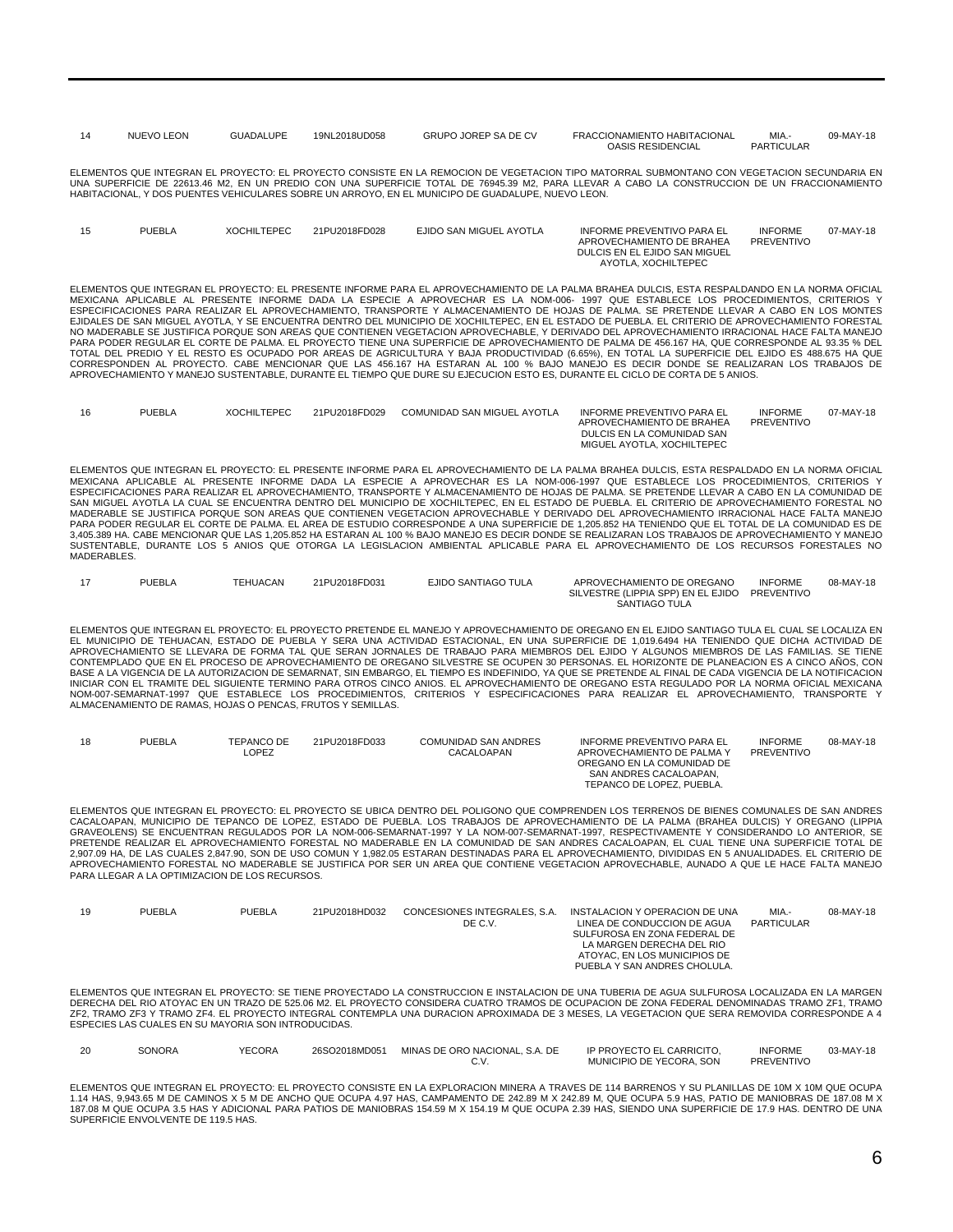| 21 | SONORA | <b>HERMOSILLO</b> | 26SO2018PD053 | ACUICOLA SELECTA, S.A. DE C.V. | <b>GRANJA ACUICOLA EL PLANO PARA</b><br>EL CULTIVO SEMIINTENSIVO DE<br>CAMARON AZUL Y BLANCO<br>(LITOPENAEUS STYLIROSTRIS Y<br>LITOPENAEUS VANNAMEI) | MIA.-<br>PARTICULAR | 09-MAY-18 |
|----|--------|-------------------|---------------|--------------------------------|------------------------------------------------------------------------------------------------------------------------------------------------------|---------------------|-----------|
|    |        |                   |               |                                |                                                                                                                                                      |                     |           |

ELEMENTOS QUE INTEGRAN EL PROYECTO: EL PROYECTO CONSISTE EN UNA GRANJA DE CULTIVO DE CAMARON BLANCO Y AZUL QUE SE REALIZARA EN UNA SUPERFICIE DE 499.62 HAS. SE CONSTRUIRAN 64 ESTANQUES DE 5.29 HASEN PROMEDIO CADA UNO, SUMANDO 338.61 HAS DE ESPEJO DE AGUA, POR LO TANTO, LA BORDERIA (110.21 HAS),<br>CANAL ALIMENTADOR (21.00 HAS), DRENES (15.41 HAS.), NECESARIOS PARA LA OBRAS SE CONSTRUIRAN CON TIERRA DE PRESTAMO LATERAL PARA LA FORMACION DE BORDOS Y, CONCRETO SOLO EN LAS COMPUERTAS DE ENTRADA Y SALIDA DE<br>ESTANQUES.SE TOMARA AGUA DEL GOLFO DE CALIFORNIA MAR ABIERTO MEDIANTE LA ESCOLLERA Y ASI COMO DE LA PROLONGACION DEL CANAL DE LA GRANJA POLIGONO IV, PROPIEDAD DE ACUICOLA SELECTA S.A. DE C.V. POR LO QUE HARA USO DEL CARCAMO DE BOMBEO CON SUS 6 BOMBAS AUTORIZADAS PARA PASAR EL AGUA AL CANAL ALIMENTADOR DE LA GRNAJA POLIGONO IV Y DE ESTE AL CANAL ALIMENTADOR DE LA GRANJA<br>EL LLANO, EL CUAL SE UNIRA AL CANAL ALIMENTADOR DE LA PRESENTE GRANJA ACUICOL GENERADA SERA AL DREN A CONSTRUIR SE UNIRA AL DREN DE LA GRANJA EL BAJO PROPIEDAD DE ACUICOLA SELECTA, EL CUAL SE CONECTA AL DE LA GRANJA EL LLANO<br>QUE A SU VEZ SE UNE AL DE LA GRANJA POLIGONO IV Y EL DE ESTA SE UNE A LA GR PROMOVENTE DE ESTE PROYECTO, LA CUAL ADQUIRIO PARTE DEL PREDIO DE LA GRANJA LA BOCANITA, POR LO QUE EL PRESENTE PROYECTO SE CONECTARA A DICHO DREN QUE DESCARGA LAS AGUAS RESIDUALES EN EL GOLFO DE CALIFORNIA, LA DISTANCIA ENTRE ESTOS DOS PUNTOS DE TOMA Y DESCARGA ES DE 4,405.20 MTS. POR LO<br>TANTO, SE APROVECHARÁ LA INFRAESTRUCTURA EXISTENTE DE OBRAS DE CONDUCCION MEZQUITAL EN UNA SUPERFICIE DE 12.41 HAS QUE SON LAS QUE POSEEN VEGETACION DE LAS 499.62 HAS DEL PROYECTO.

| ົດຕ<br>ے | VERACRUZ | <b>BOCA DEL RIO</b> | 30VE2018FD047 | RUBA DESARROLLOS, S.A. DE C.V. | CONSTRUCCIÓN DEL               | MIA.              | 20-ABR-18 |
|----------|----------|---------------------|---------------|--------------------------------|--------------------------------|-------------------|-----------|
|          |          |                     |               |                                | <b>FRACCIONAMIENTO CUMBRES</b> | <b>PARTICULAR</b> |           |
|          |          |                     |               |                                | <b>RESIDENCIAL</b>             |                   |           |

ELEMENTOS QUE INTEGRAN EL PROYECTO: CAMBIO DE USO DE SUELO EN TERRENOS FORESTALES PARA EL PROYECTO CORRESPONDIENTE AL FRACCIONAMIENTO<br>HABITACIONAL CUMBRES RESIDENCIAL. UBICADO EN EL PREDIO CONSTITUIDO POR LA PAROFO EL PARO UNICAMENTE EL 16.75 % (0.97334356 HA), CORRESPONDEN A VEGETACION INVOLUCRADA EN EL CAMBIO DE USO DE SUELO EN TERRENOS FORESTALES (CUSTF).

| 23 | YUCATÁN | MAXCANÚ | 31YU2018AD033 |       | GRUPO PORCICOLA MEXICANO SA CONSTRUCCION Y OPERACION DE 4 | MIA.-      | 04-MAY-18 |
|----|---------|---------|---------------|-------|-----------------------------------------------------------|------------|-----------|
|    |         |         |               | DE CV | GRANJAS DE REPRODUCCION PARA                              | PARTICULAR |           |
|    |         |         |               |       | PRODUCCION DE LECHONES PARA                               |            |           |
|    |         |         |               |       | ENGORDA EN MAXCANU. YUCATAN                               |            |           |

ELEMENTOS QUE INTEGRAN EL PROYECTO: CONSISTE EN LA CONSTRUCCIÓN Y OPERACIÓN DE 4 GRANJAS REPRODUCTORAS DE CERDO QUE SE LOCALIZARÁN EN EL MUNICIPIO DE MAXCANÚ, YUCATÁN, EN UNA SUPERFICIE DE 2,973.91 HA, DE LAS CUALES 128.19 HA CORRESPONDEN A LAS OBRAS DE PROYECTO, 947.96 HA CORRESPONDEN A OBRAS EXISTENTES Y DESTINANDO UN ÁREA DE CONSERVACIÓN DE 1,897.76 HA

| 24 | YUCATÁN | <b>PROGRESO</b> | 31YU2018TD034 | LAURA LUJAN PUGA | CONSTRUCCION Y OPERACION DE | MIA.              | 08-MAY-18 |
|----|---------|-----------------|---------------|------------------|-----------------------------|-------------------|-----------|
|    |         |                 |               |                  | <b>VILLAS PROGRESO</b>      | <b>PARTICULAR</b> |           |

ELEMENTOS QUE INTEGRAN EL PROYECTO: CONSISTE EN LA CONSTRUCCIÓN Y OPERACIÓN DE 4 VIVIENDAS TIPO VILLAS DE 3 NIVELES CADA UNA, CONTARÁN CON ÁREA COMÚN CON PISCINA, BAÑOS Y ACCESO VEHICULAR, EN UNA SUPERFICIE DE 1765 M2 DE LOS CUALES 635.40 M2 CORRESPONDEN A LAS OBRAS DEL PROYECTO Y DESTINANDO UN ÁREA DE CONSERVACIÓN DE 1129.60 M2, SE LOCALIZA EN EL MUNICIPIO DE PROGRESO, YUCATÁN.

4) TRÁMITES UNIFICADOS DE CAMBIO DE USO DE SUELO Y/O APROVECHAMIENTO FORESTAL INGRESADOS A EVALUACIÓN EN DELEGACIONES FEDERALES, DEL 03 AL 09 DE MAYO DE 2018 (INCLUYE EXTEMPORÁNEOS).

| <b>NO</b>                                                                                                                                    | <b>ENTIDAD</b> | <b>MUNICIPIO</b> | <b>CLAVE</b>     | <b>PROMOVENTE</b>         | <b>PROYECTO</b>                                                              | MODALIDAD                                              | <b>FECHA DE</b><br><b>INGRESO</b> |  |  |  |
|----------------------------------------------------------------------------------------------------------------------------------------------|----------------|------------------|------------------|---------------------------|------------------------------------------------------------------------------|--------------------------------------------------------|-----------------------------------|--|--|--|
|                                                                                                                                              | <b>JALISCO</b> | <b>TOMATLAN</b>  | 14/L7-0178/05/18 | MIGUEL ANGEL VARGAS CHINA | APROVECHAMIENTO FORESTAL<br>MADERABLE EN LA PEQUEÑA<br>PROPIEDAD TECUANTEPEC | TRÁMITE UNIFICADO<br>DE<br>APROVECHAMIENTO<br>FORESTAL | 08-MAY-18                         |  |  |  |
| ELEMENTOS QUE INTEGRAN EL PROYECTO: SUPERFICIE DE APROVECHAMIENTO 170-00-04 HAS LAS ESPECIES POR APROVECHAR: PRIMAVERA. ROSA MORADA. PAROTA. |                |                  |                  |                           |                                                                              |                                                        |                                   |  |  |  |

ELEMENTOS QUE INTEGRAN EL PROYECTO: SUPERFICIE DE APROVECHAMIENTO 170-00-04 HAS., LAS ESPECIES POR APROVECHAR; PRIMAVERA, ROSA MORADA, PAROTA,<br>HABILLO, EN UN ECOSISTEMA DE BOSQUE TROPICAL SUBCADUCIFOLIO Y SU CORRESPONDIENT

| <u>.</u> | TAMAULIPAS | SOTO LA<br><b>MARINA</b> | 28/L7-0088/05/18 | MIGUEL ANGEL CONTRERAS LARA | DOCUMENTO TECNICO<br>UNIFICADO PARA EL<br>APROVECHAMIENTO DE<br>RECURSOS FORESTALES<br>MADERABLES EN EL PREDIO<br>PARTICULAR INNOMINADO, SOTO<br>LA MARINA, TAMAULIPAS. | TRAMITE UNIFICADO<br>DE<br>APROVECHAMIENTO<br><b>FORESTAL</b> | 08-MAY-18 |
|----------|------------|--------------------------|------------------|-----------------------------|-------------------------------------------------------------------------------------------------------------------------------------------------------------------------|---------------------------------------------------------------|-----------|
|          |            |                          |                  |                             |                                                                                                                                                                         |                                                               |           |

ELEMENTOS QUE INTEGRAN EL PROYECTO: EL DOCUMENTO TÉCNICO UNIFICADO PARA EL APROVECHAMIENTO DE RECURSOS FORESTALES MADERABLES, CONSISTE EN UN APROVECHAMIENTO MADERABLE EN 7 AÑOS DE CORTA EN UNA SUPERFICIE D NETA DE 457.83 HECTÁREAS, EN EL PREDIO PARTICULAR INNOMINADO, MUNICIPIO DE SOTO LA MARINA, TAMAULIPAS.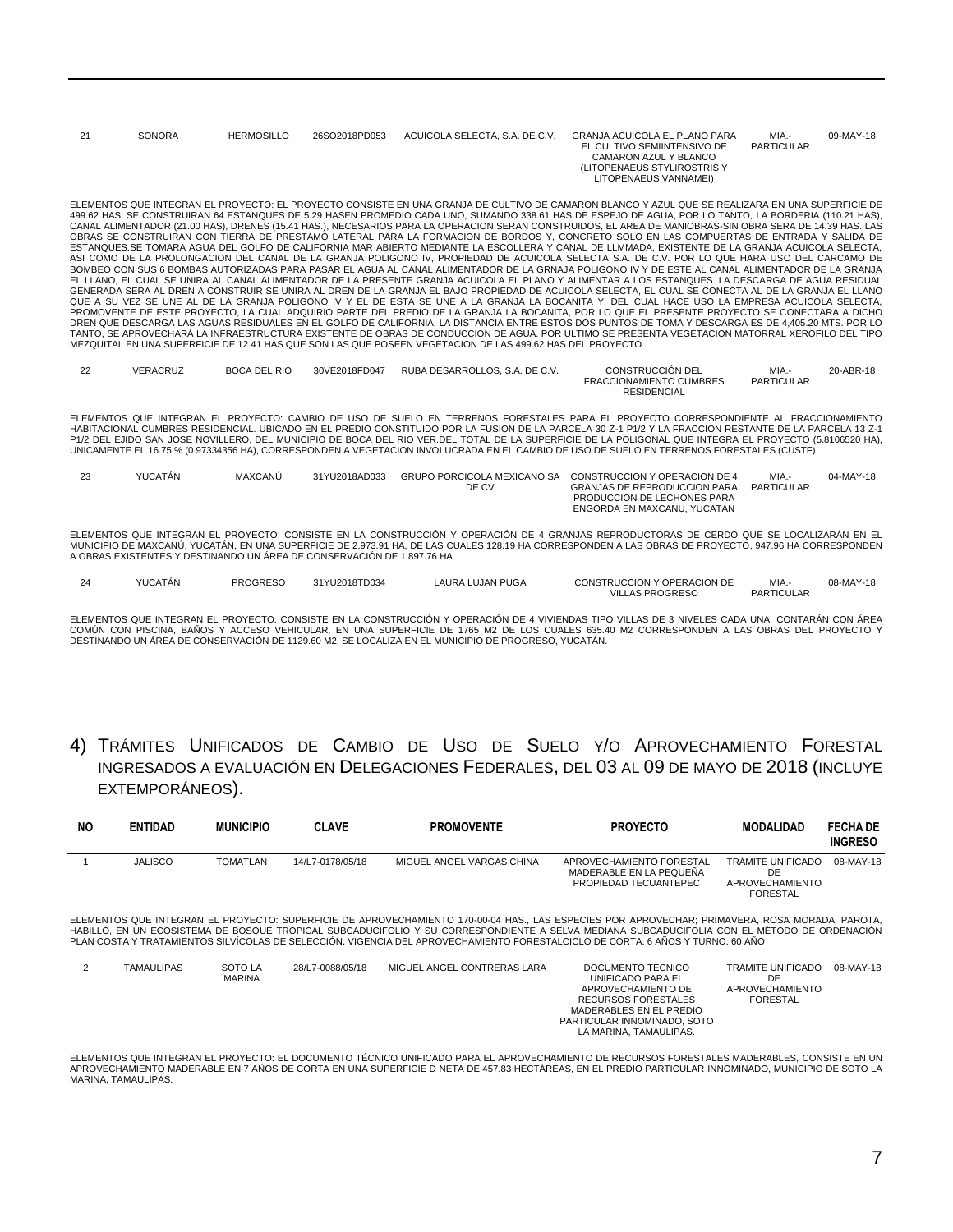## 5) RESOLUTIVOS EMITIDOS EN LAS DELEGACIONES FEDERALES DE LA SEMARNAT, DEL 03 AL 09 DE MAYO DE 2018 (INCLUYE EXTEMPORÁNEOS).

| NO. | <b>ENTIDAD</b>  | <b>MUNICIPIO</b>       | <b>CLAVE</b>  | <b>PROMOVENTE</b>                                                     | <b>PROYECTO</b>                                                                                                                                                                                | <b>MODALIDAD</b>          | <b>FECHA DE</b> | <b>FECHA DE</b><br>INGRESO RESOLUCION | VIGENCIA         |
|-----|-----------------|------------------------|---------------|-----------------------------------------------------------------------|------------------------------------------------------------------------------------------------------------------------------------------------------------------------------------------------|---------------------------|-----------------|---------------------------------------|------------------|
|     | <b>VERACRUZ</b> | <b>CERRO AZUL</b>      | 30VE2017FD165 | <b>BARTOLO MARANTO</b><br><b>HERRERA</b>                              | MIA PARA EL CAMBIO DE<br>USO DE SUELO EN LA<br>EXPLOTACIÓN DEL BANCO<br>DENOMINADO BARTOLO<br>UBICADO EN EL MPIO. DE<br>CERRO AZUL, VER                                                        | MIA.-PARTICULAR 18-AGO-17 |                 | 11-ENE-18                             | <b>NO APLICA</b> |
| 2   | <b>VERACRUZ</b> | <b>EMILIANO ZAPATA</b> | 30VE2017HD213 | MIGUEL JIMENEZ<br><b>AYALA</b>                                        | CONSTRUCCIÓN DE OBRA MIA.-PARTICULAR 29-NOV-17<br>DE ENDUCAMIENTO DE<br>ARROYO INNOMINADO EN<br>EL FRACCIONAMIENTO<br>BOSQUE DE LAS HAYAS.<br>UBICADO EN EL MPIO. DE<br><b>EMILIANO ZAPATA</b> |                           |                 | 24-ABR-18                             | 3 AÑOS           |
| 3   | <b>VERACRUZ</b> | ZACUALPAN              | 30VE2017MD178 | <b>EJIDO</b><br><b>TLALCHICHILQUILLO Y</b><br>SU ANEXO EL<br>CARRIZAL | EXTRACCIÓN MINERA DE<br>CAOLÍN                                                                                                                                                                 | MIA.-PARTICULAR 15-SEP-17 |                 | 21-MAR-18                             | 15 AÑOS          |
| 4   | <b>VERACRUZ</b> | <b>HUAYACOCOTLA</b>    | 30VE2018MD006 | <b>EJIDO EL PALIZAR</b>                                               | EXTRACCIÓN MINERA DE<br>CAOLÍN                                                                                                                                                                 | MIA.-PARTICULAR 01-FEB-18 |                 | 16-ABR-18                             | 10 AÑOS          |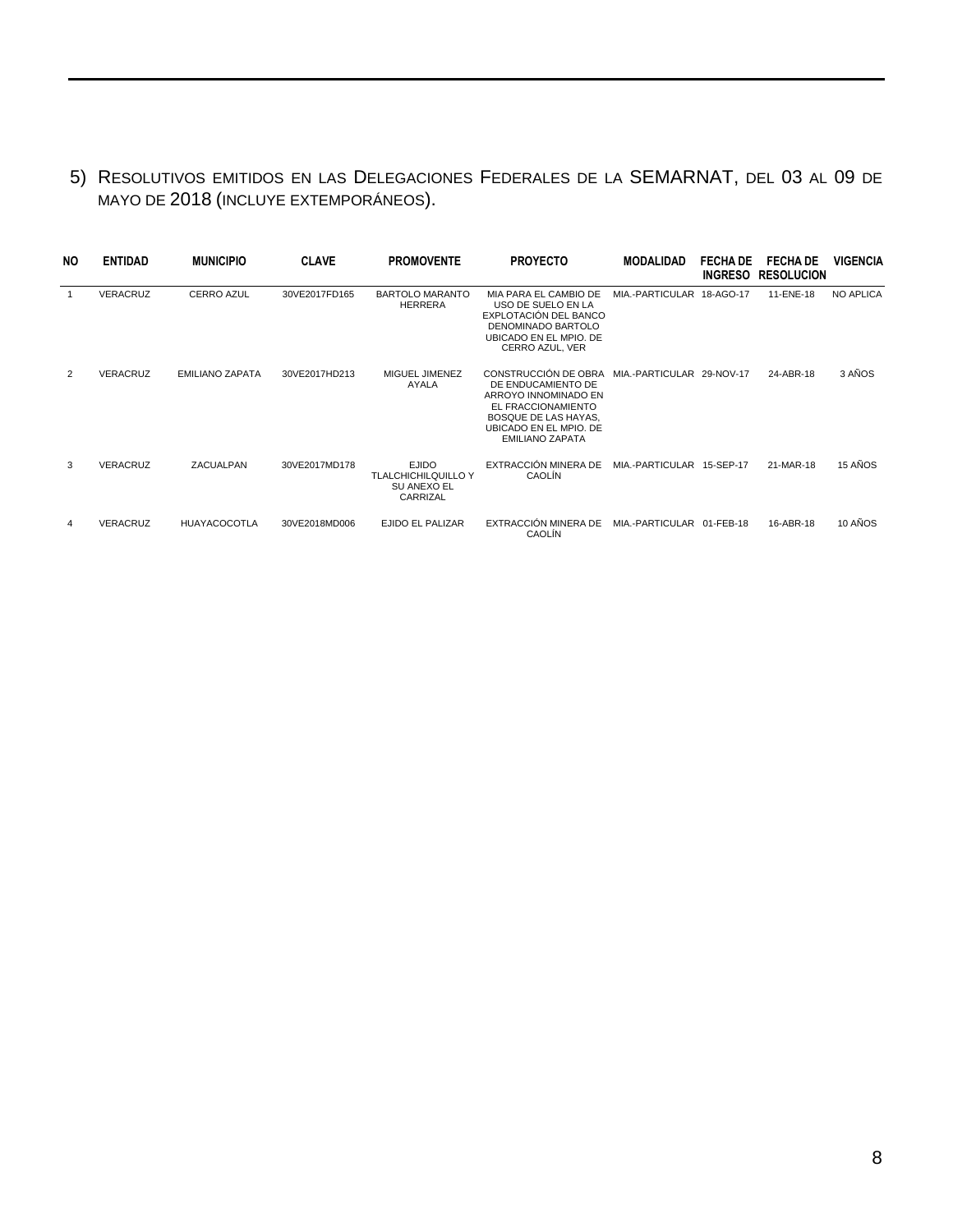#### **AVISO A PROMOVENTES**

Se informa que a efecto de validar que el pago de derechos por concepto de la recepción, evaluación y resolución de las Manifestaciones de Impacto Ambiental en cualquiera de sus modalidades, se haya efectuado de acuerdo con los Criterios Ambientales de la Tabla A y la clasificación de la Tabla B del Artículo 194 H, fracciones II y III , de la Ley Federal de Derechos, es necesario que presenten junto con el comprobante de pago, la memoria de cálculo con los resultados del llenado de dichas tablas.

Lo anterior, en virtud de que en caso de que se detecte que el pago efectuado es menor al que le corresponde, les será requerido por escrito para que en el término de 10 días hábiles siguientes contados a partir de que reciban la notificación realicen el pago correcto, o en su caso, se desechará el trámite de conformidad con lo establecido en los Artículos 3° párrafos segundo y tercero de la Ley Federal de Derechos y Artículo 17-A de la Ley Federal de Procedimiento Administrativo.

#### **COMUNICADO A TODOS LOS PROMOVENTES**

A todos los usuarios que ingresen trámites ante esta Dirección General de Impacto y Riesgo Ambiental o en las Delegaciones Federales de la SEMARNAT en los Estados, SE HACE DEL CONOCIMIENTO que, con respecto de la Recepción, Evaluación y Resolución de la Manifestación de Impacto Ambiental (MIA) en sus diferentes modalidades (SEMARNAT-004-02-A, SEMARNAT-004-02-B, SEMARNAT-004-03-A y SEMARNAT-004-03-B), de acuerdo con el artículo 34 la Ley General del Equilibrio Ecológico y Protección al Ambiente (LGEEPA), deberán publicar a su costa, un extracto del proyecto de la obra o actividad, en un periódico de amplia circulación en la entidad federativa de que se trate, dentro del plazo de cinco días contados a partir de la fecha en que se presente la MIA a esta Secretaría.

Dicho extracto deberá contener lo siguiente:

- 1. Nombre de la persona física o moral responsable del proyecto;
- 2. Breve descripción de la obra o actividad de que se trate, indicando los elementos que la integran;
- 3. Ubicación del lugar en el que la obra o actividad se pretenda ejecutar, indicando el Estado y Municipio y haciendo referencia a los ecosistemas existentes y su condición al momento de realizar el estudio, y
- 4. Indicación de los principales efectos ambientales que puede generar la obra o actividad y las medidas de mitigación y reparación que se proponen;

Por lo antes expuesto se le solicita que dentro del término de 5 días a que haya publicado el extracto, deberá remitir a esta Unidad Administrativa la página del periódico donde se hubiere realizado la publicación, para que sea incorporada en el expediente respectivo y para tener la evidencia de que cumplió en tiempo y forma con lo requerido por la LGEEPA.

A partir de la fecha esta publicación y en cumplimiento a lo dispuesto por el primer párrafo del Artículo 38 del Reglamento de LGEEPA en Materia de Evaluación del Impacto Ambiental, los expedientes de los proyectos ingresados estarán a disposición de cualquier persona para su consulta en el Archivo Dinámico de la Dirección General de Impacto y Riesgo Ambiental ubicado en Av. Ejército Nacional 223, Col. Anáhuac, Del. Miguel Hidalgo, Ciudad de México. C.P 11320, y los ingresados en las Delegaciones Federales, estarán a disposición de cualquier persona en el domicilio de las Oficinas de cada Delegación en la Entidad que corresponda.

Asimismo, en cumplimento a lo dispuesto en la fracción III del artículo 38 del reglamento de la LGEEPA en materia de evaluación del impacto ambiental, los documentos que integran el proyecto podrán ser consultados en su versión electrónica a través de la página de internet con la clave correspondiente.

#### **AVISO**

Se informa a la ciudadanía que a partir del 17 de marzo del 2016 se podrán consultar los trámites ingresados y resueltos, competencia de la Agencia de Seguridad Energía y Ambiente (ASEA) en la siguiente dirección electrónica[: http://www.asea.gob.mx/?page\\_id=10016](http://www.asea.gob.mx/?page_id=10016)

#### ATENTAMENTE

LA DIRECCION GENERAL DE IMPACTO Y RIESGO AMBIENTAL